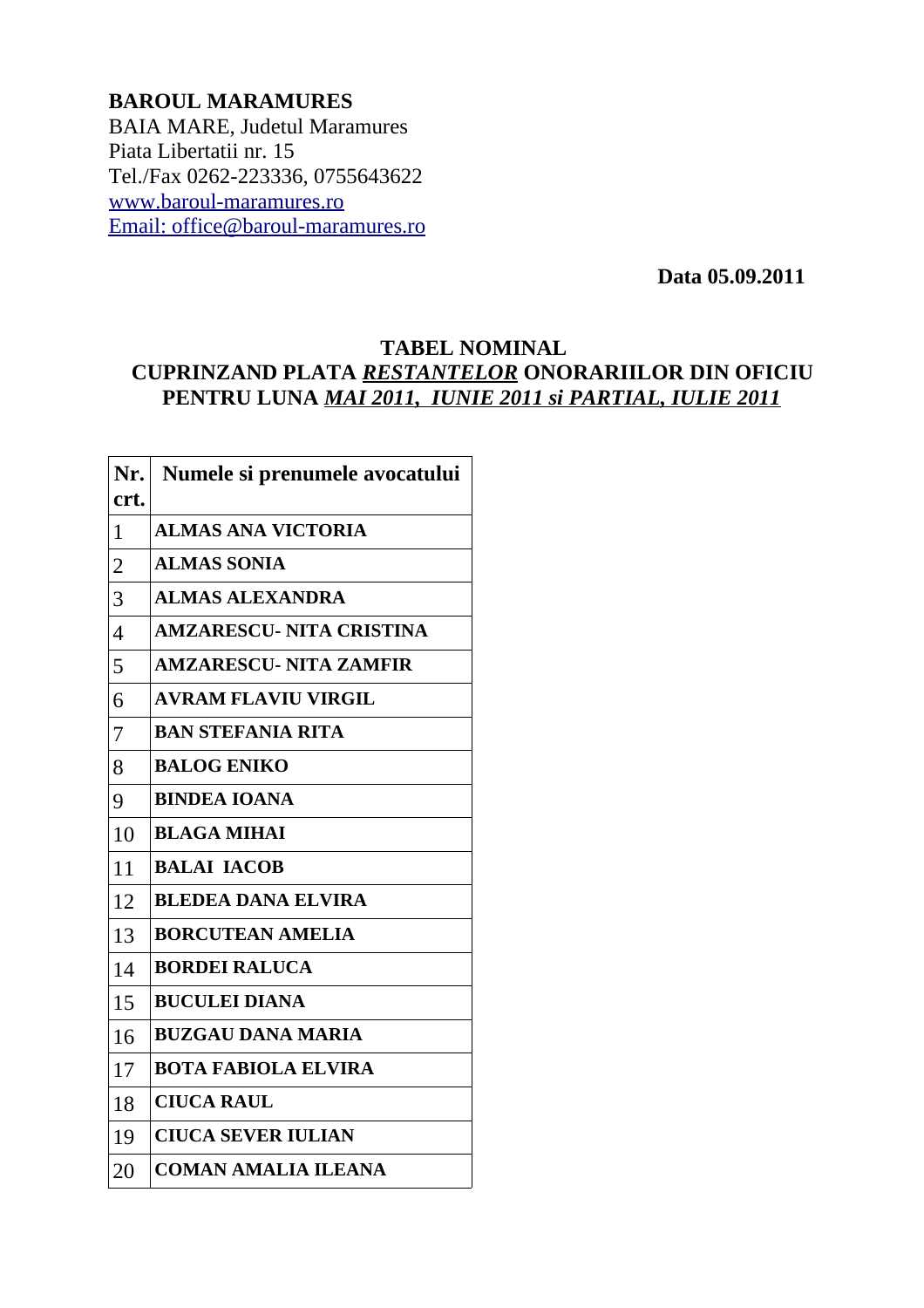| 21 | <b>COTUTIU CRISTINA</b>    |
|----|----------------------------|
| 22 | <b>CIOBANU RODICA</b>      |
| 23 | DEHENES-SILVESTER ANGELICA |
| 24 | <b>DENES MARIA</b>         |
| 25 | <b>DUMA MIHAELA</b>        |
| 26 | DINDILIGAN-ROMAN ROXANA    |
| 27 | <b>DRAGOMIR IULIANA</b>    |
| 28 | <b>ENE-SOLOMCIUC DIANA</b> |
| 29 | <b>FARCAS MADALINA</b>     |
| 30 | <b>GHIRAN CLAUDIA</b>      |
| 31 | <b>GIURGIU ADRIAN</b>      |
| 32 | <b>GIURGIU LIANA</b>       |
| 33 | <b>GORON ANAMARIA</b>      |
| 34 | <b>IACOB DIANA</b>         |
| 35 | <b>ILEA DELIA</b>          |
| 36 | <b>ILUTI ALINA</b>         |
| 37 | <b>IUSCO VIORICA</b>       |
| 38 | <b>INDRE LIVIU</b>         |
| 39 | <b>LABICI MIHAI</b>        |
| 40 | <b>LEONTE CORNELIA</b>     |
| 41 | <b>LIBOTEAN IONELA</b>     |
| 42 | <b>LUPSE MARINELA</b>      |
| 43 | <b>MARIS ALEXANDRA</b>     |
| 44 | <b>MAROZSAN RALUCA</b>     |
| 45 | <b>MIHALCA DELIA</b>       |
| 46 | <b>MIHALI ANISOARA</b>     |
| 47 | <b>MOLDOVAN LINDA</b>      |
| 48 | <b>MOLDOVAN RODICA</b>     |
| 49 | <b>MOTOC ANDRADA</b>       |
| 50 | OANA LAURA IOANA           |
| 51 | <b>OLAR IULIA</b>          |
| 52 | <b>ONITA IVASCU ADRIAN</b> |
| 53 | PETRAN MANUELA             |